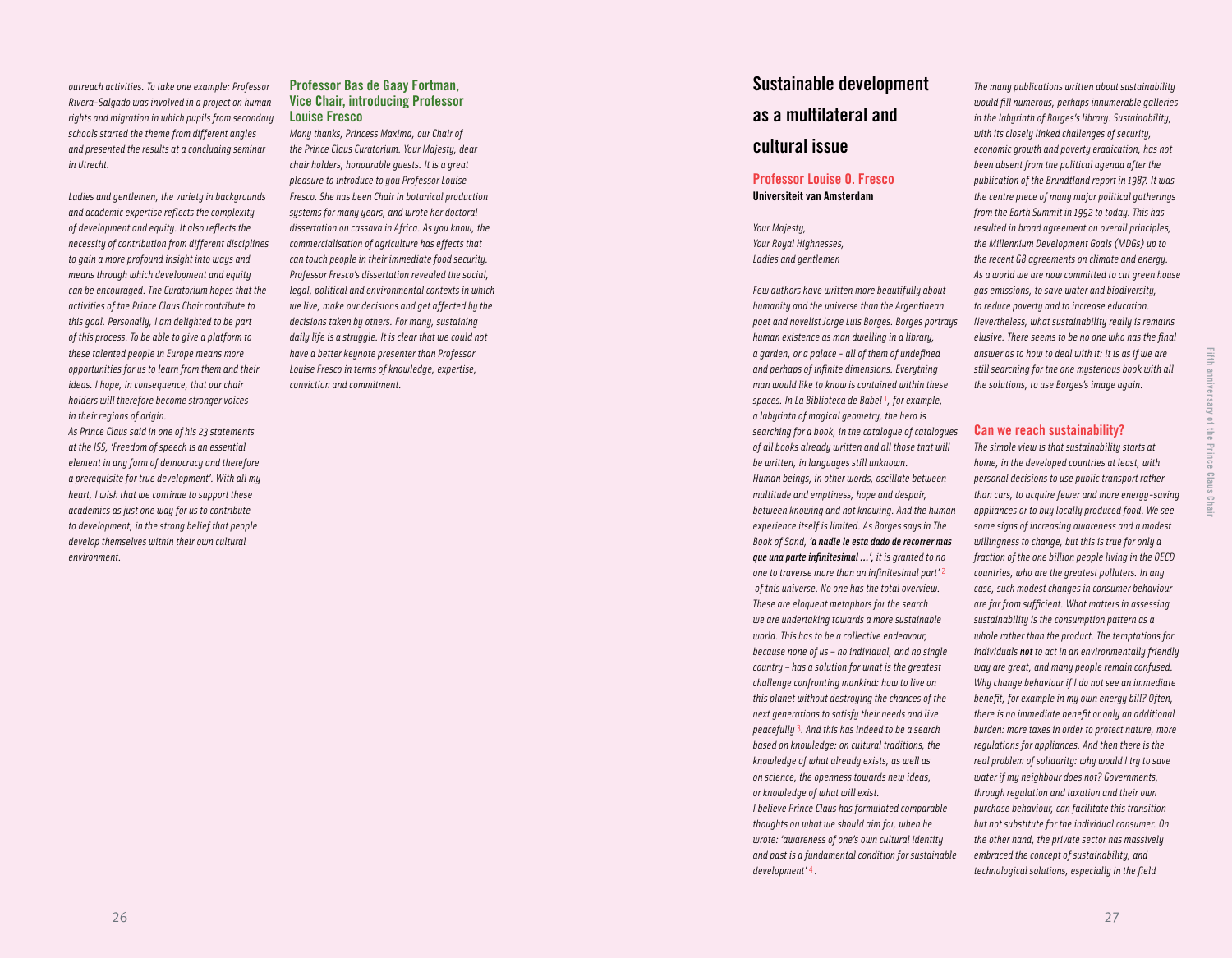*of energy and material recycling, advance rapidly. But certification for what can be considered sustainable technology is still in its infancy. While we may be mildly optimistic about the OECD, the situation is difficult in the rapidly modernising economies where consumer aspirations trigger an enormous growth in production, with major environmental effects. With overall demand for energy rising by 60% by 2030, these industrialising countries will be responsible for three quarters of the increase. The enormous and needed growth to overcome poverty is not accompanied by adequate legal and technological measures to protect the environment. There is little moral ground for the West to counter the valid aspirations of newly industrialised countries. On the contrary, development assistance ought to focus on the transition towards a more sustainable economy. The problem is that by dealing with sustainable development in a sectoral and piecemeal fashion - adjusting consumer behaviour, putting caps on emissions, increasing energy and resource use efficiency - we are defeated by our own successes. For example, we are able to reduce petrol use per kilometre travelled, but we produce heavier cars, buy more of them and travel further. The net result is that our emissions do not decrease, not here in the western world, nor in the emerging economies. Our collective aspirations are becoming a threat to sustainability. It seems that we lack the correct social and mental attitudes to save resources rather than waste them. So can we do more to tackle the problem of* 

#### **A collective cultural shift**

*sustainability?*

*Today's situation is unique. Never before has mankind as a whole been as wealthy as today. Areas of poverty and hunger still exist, but more people are lifted out of poverty every year through economic growth. Pockets of permanent hunger are mainly a function of civil unrest and ecologically adverse conditions. Unless a disaster occurs, the world will continue to become richer and consume more.* 

*Sustainability requires a cultural shift, a shift in values and norms that puts to the fore again the common good, the benefit of all, rather than the profit of the individual. This is far from easy. Throughout 150,000 years of human history, our* 

*basic reactions have been determined by the need to cope with scarcity. If an opportunity to acquire food or goods presents itself, we will accumulate wealth, because our visceral reaction is to survive by truing to control more resources. Desiring affluence is logical in the context of a life conditioned by natural disasters, physical suffering and premature death. Only the last few generations of human beings are getting used to a life where poverty is not common to all. Our present surplus of goods is so very recent, that we have not learnt to cope with it. We are collectively unable to say no – to food, to a car, to travel. It explains why, even in countries where the average level of income is still low, the emerging middle classes display consumption patterns that even surpass those of some of the rich countries. Obesity in Chinese children is growing by 8% a year. We need to face up to the fact that our values are not equipped to deal with affluence. Indeed, sustainability is a matter of culture, but not in the simple sense that traditional values do necessarily guarantee environmentally sound behaviour. There is a tendency to idealise groups living close to nature in the tropical forest or the desert, as being somehow more in harmony with their environments. Unfortunately, there is little indication that this is truly the case, and there are several examples to the contrary. But even where traditional cultures contain elements of respect for nature and the past, we cannot turn back to a situation of low population densities and primitive technology. With secularisation, the social controls that limited the greed of the individual have not been replaced by a new moral authority. We must therefore learn how to adapt to an unprecedented situation of plenty and choice, of technological options and widespread mobility, even if scarcity still exists in some parts of the world. We must invent a new culture, a new morality that reflects our* 

*interconnectedness and our joint responsibility for our common future. Some degree of frugality and modesty must replace conspicuous consumption, the desire for affluence and personal greed.* 

## **The UN, transboundary problems and equity**

*After years of euphoria about the idea of sustainability, some disillusion now seems to set in. Cultural change is exceedingly difficult, and* 

*may take too long, technological solutions may become available, but are they affordable? Above all, sustainable development deals with equity – between countries, between individuals and between generations.*

*What makes sustainability so difficult is the concept itself. Sustainable development is more than the sum of individual consumer decisions and also more than the sum of actions by single governments. It cuts across boundaries, across sectors and across all levels. Sustainability is not an absolute, let alone a fixed condition, but a goal based on complex criteria that evolve over time. Sustainable development is therefore subject to negotiations and trade-offs between divergent objectives such as individual mobility and CO 2 emissions, between preserving landscapes and urban and agricultural development, or between job creation, cheap manufactured products and air pollution, or ultimately between the weak and the strong segments of humanity, between current and future generations. These trade-offs mean substituting one choice for another, hopefully less damaging option. Notwithstanding much wishful thinking, there are rarely perfect win-win situations. They are always complex, because they weigh unequal values often in the realm of equity: for example, my choice to buy locally produced tomatoes may imply a set back in income for farmers in the Maghreb. There are also no easy options: reducing CO 2 emissions through limiting fossil fuels may have other negative side effects, whether in terms of security (in the case of nuclear), or ecological (in the case of bio-diesel). One country's gain can mean another country's loss. And the choices of one country may have an impact on other countries and vice versa. There is little point in trying to cut Dutch CO 2 emissions if this is not part of an international effort, while the decision to build nuclear plants in Europe would potentially affect all its citizens. Sustainability is therefore a transboundary and multilateral issue, even if not all environmental problems are global in nature (water, for example, is basically a regional or local problem). Many human actions at local level have global effects (in particular CO 2 emissions) and require global and coordinated solutions. Setting standards and defining policies require negotiations between states. This also avoids the serious risk of 'free riders', of countries who want to benefit from the sacrifices or trade-offs of others without doing* 

*the same.* 

*As a result of these complexities, the inclusion of sustainability has dramatically enlarged the international diplomatic agenda. But success has been painful and slow. We lack the adequate multilateral instruments and mechanisms to deal with sustainable development. To put it simply: we have a worldwide problem but no world-level decision-making body. Borges would say that we lack the central librarian and have only been reading separate volumes from the lower shelves of the library.*

*There is, of course, one worldwide multilateral body that could carry forward the challenge of sustainability: the United Nations. We now have a window of opportunities because two developments coincide. Firstly, there is the widespread, even if sometimes vague, consensus on sustainable development, and secondly there is overall agreement among member countries that the complexities of new tasks in a post-cold-war world require a massive reform of the UN. Reform efforts are fraught with difficulties and have focused on changes in New York: the membership of the Security Council and the streamlining of the Secretariat. This approach is far too narrow. Most people ignore that the UN also consists of numerous specialised agencies and programmes that are as much in need of reform as the Secretariat. They must change for many reasons, because their bureaucracies have become top heavy, but especially because the standard response to the expansion of tasks in the UN has been to establish new entities, rather than adjusting existing mandates, such as the special programmes for HIV/AIDS, population, environment, habitat. The results have been overlapping mandates, expanding transaction costs and competition for scarce funds. But more importantly, the new tasks ensuing from the Millennium Development Goals cannot be dealt with adequately without a much closer synergy between the technical agencies - for which they are not equipped and which they even resist. The existing cross-cutting programmes between agencies are often unmanageable. UN Water is a case in point, in which well over twenty UN agencies are supposed to collaborate. Not much has changed since the creation of the specialised agencies sixty years ago, when the need for a sectoral approach to agriculture, health and education was the standard.*